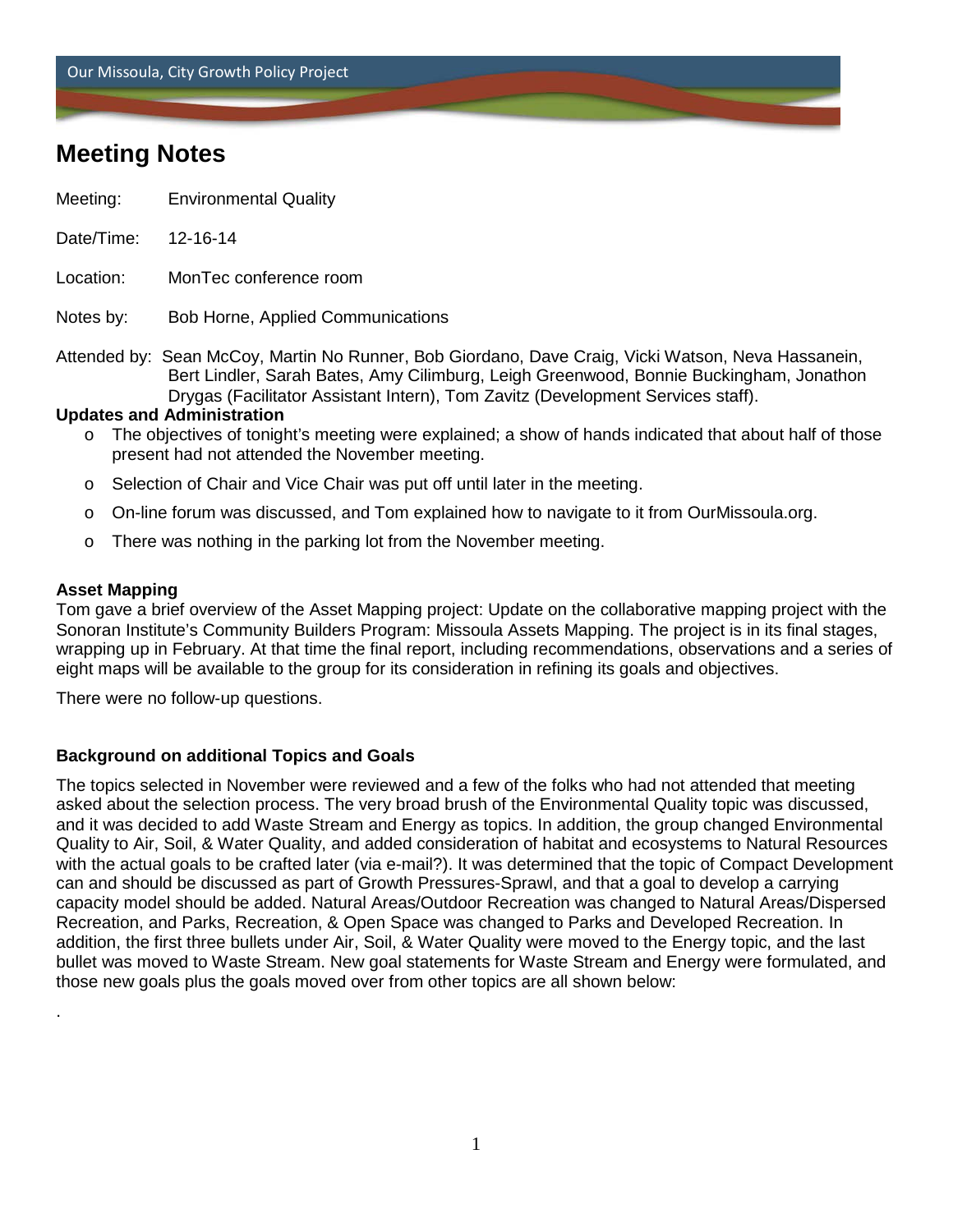### **Goal Statements by Topic:**

## **Waste Stream**

### **Goals:**

- Zero Waste-Increase the options for diverting waste from the landfill (e.g., develop more recycling infrastructure within the city).
- Reduce the City's solid waste to the point that the landfill is no longer be needed, or is sustainable.
- Provide recycling bins for paper, plastic, aluminum, and organic materials throughout the city's public spaces.
- Develop a community compost program.
- Eliminate direct discharge to the Clark Fork River from the waste water treatment plant.
- Identify major system components and processes composing municipal waste stream.
- Zero waste is dependent upon consumption type (local vs not). The community needs a clear description of type of consumption to promote in Missoula.
- Encourage local reuse/purchase of recycled materials
- Consumption will be included in this as a point of discussion

### **Energy**

**Goals:**

- Support cleaner wood burning technologies for local wood use.
- Reduce reliance on fossil fuels.
- Reduce carbon footprint thru renewable energy, energy efficiencies and conservations. Incentive for green buildings.
- Provide incentives for siting renewable energy generation in preferred locations.
- Create a local renewable energy company that can meet the energy needs of Missoula.
- Set carbon neutrality goal and achieve through renewable energy, efficiency, conservation and carbon offsets.
- Build a publicly owned (or cooperative) local energy grid rather than depend on large energy companies.
- Implement independent grid system not run on fossil fuels.
- Increase the percentage of renewable energy in Missoula's energy budget.
- Reduce reliance on fossil fuels.
- Reduce carbon footprint through renewable energy, energy efficiency, and conservation
- Promote and incentivize green building infrastructure

**Air, Soil & Water Quality** (formerly Environmental Quality; will also consider potential ground water pollution from leaching at the landfill, but no goal was developed.)

**Goals:**

- Decrease human caused air pollution (cars, industry, home heat).
- Improve Missoula's air quality and visibility.
- Protect water quality, especially the Missoula aquifer, from train spills, pesticides, and underground storage tanks.
- Reduce impervious surfaces; move away from asphalt and concrete.